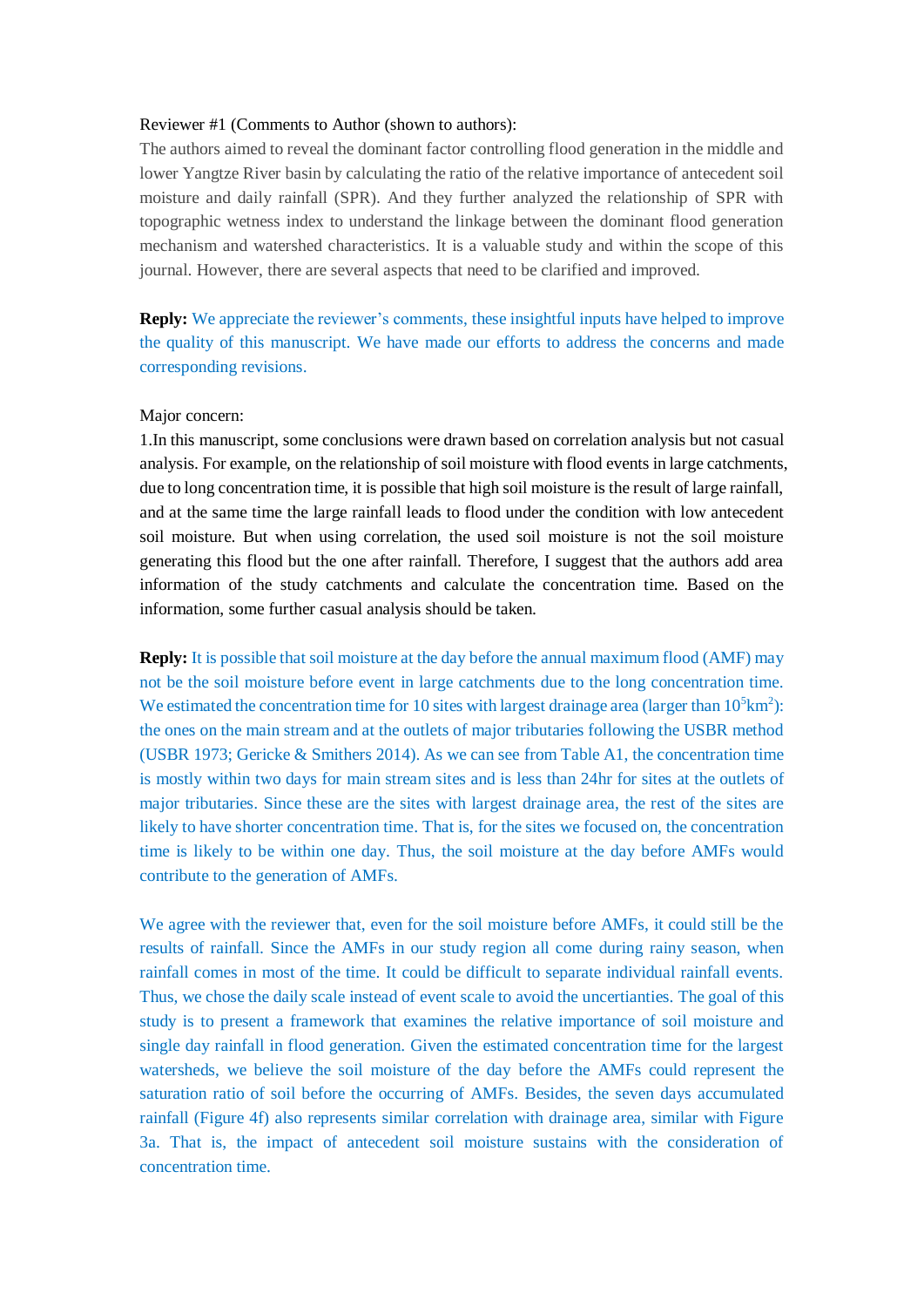It would be more rigorous to take the concentration time into consideration as the reviewer suggested, we are planning to do it with hourly data for further in-depth analysis. We have included these discussions in Section 4.4 Limitations. Hopefully the reviewer finds our explanation satisfactory.

Table A1: Estimated concentration time for sites on main stream (start with MS) and at the outlets of major tributaries (start with TR).

| <b>Site Name</b>      | <b>Concentration Time (hr)</b> | <b>Drainage Area (km<sup>2</sup>)</b> |
|-----------------------|--------------------------------|---------------------------------------|
| <b>TR-Hukou</b>       | 17.9                           | 161,979                               |
| <b>TR-Chenglingji</b> | 18.8                           | 261,986                               |
| <b>MS-Zhutuo</b>      | 32.7                           | 668,661                               |
| <b>MS-Cuntan</b>      | 32.8                           | 827,799                               |
| <b>MS-Wanxian</b>     | 37.6                           | 948,524                               |
| <b>MS-Yichang</b>     | 41.5                           | 982,948                               |
| <b>MS-Jianli</b>      | 45.2                           | 1,014,690                             |
| <b>MS-Luoshan</b>     | 46.3                           | 1,276,676                             |
| <b>MS-Hankou</b>      | 51.0                           | 1,432,008                             |
| <b>MS-Datong</b>      | 54.3                           | 1,657,604                             |

Ockert J. Gericke & Jeff C. Smithers (2014) Review of methods used to estimate catchment response time for the purpose of peak discharge estimation, Hydrological Sciences Journal, 59:11, 1935-1971, DOI: 10.1080/02626667.2013.866712

USBR (United States Bureau of Reclamation), 1973. Design of small dams. 2nd ed. Washington, DC: Water Resources Technical Publications.

2. The analysis was based on the estimation of antecedent soil moisture, whose reliability was dependent on the water balance. However, there isn't enough description for the method to estimate soil moisture. (1) The authors simulated daily soil water storage using a water balance equation, in which there isn't the exchange of soil moisture with groundwater. It can lead to a large error in humid regions, such as Yangtze River basin.

**Reply:** We agree with the reviewer that there is exchange process between soil moisture and groundwater in our study region. Since the exchange with groundwater is more complicated and heterogenous: i.e., rivers could receive groundwater recharge in hilly area and recharge groundwater in lower land (Che et al 2021). According to Huang et al. (2021), the variation of groundwater level in the Yangtze River basin is relatively small, and the overall water resources will be in a balanced state. Thus, in this study, we estimated the soil moisture following Berhuijs et al. in 2019 with a simple water balance equation, and didn't consider the groundwater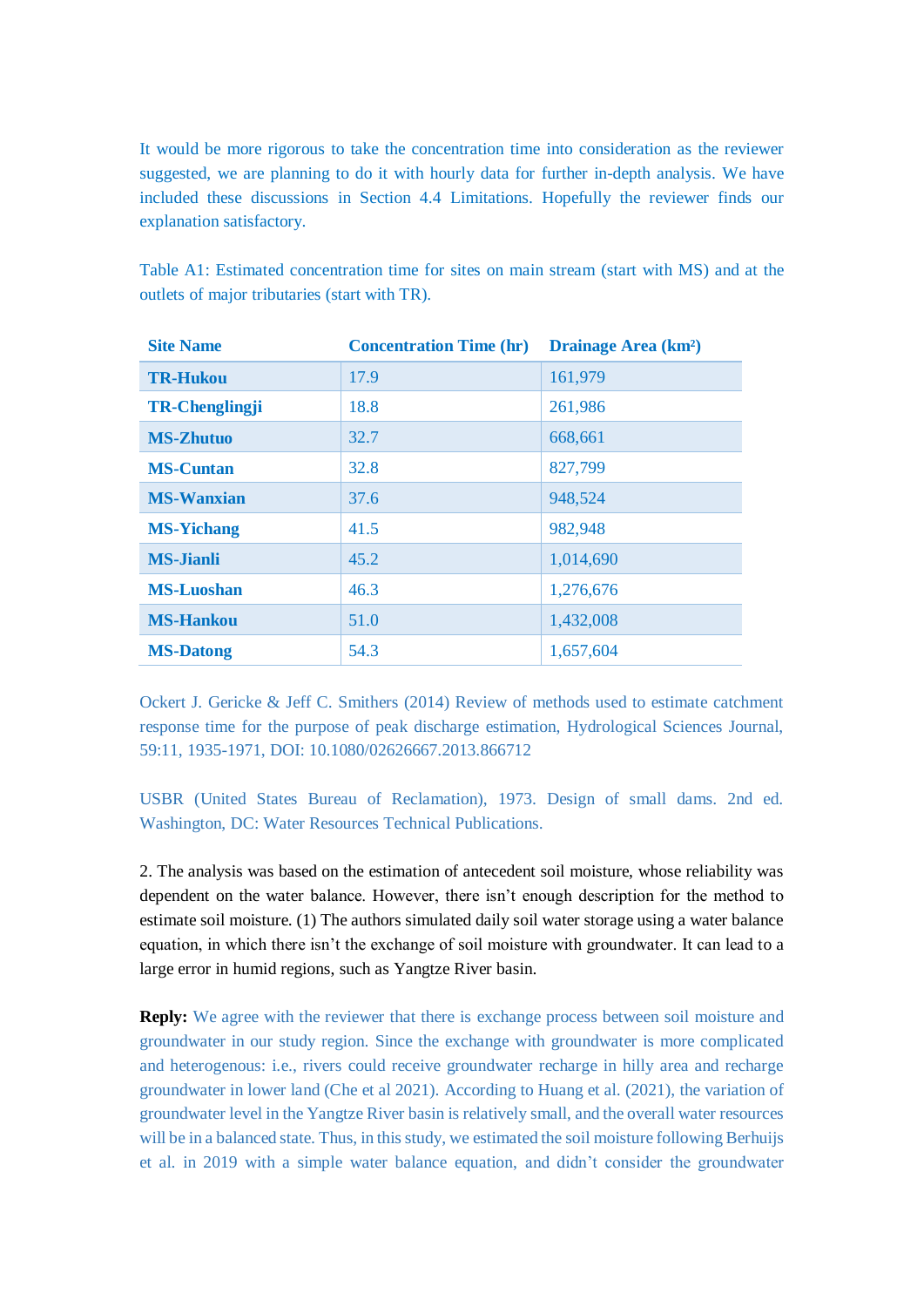exchange. We agree that accurate estimation of soil moisture is important in our study, and we are using the reanalysis soil moisture for further analysis at event scale. We have included these discussions in Section 4.4 Limitations. Hopefully the reviewer finds our explanation satisfactory.

Che, Q., Su, X., Zheng, S., Li, Y.: Interaction between surface water and groundwater in the Alluvial Plain (anqing section) of the lower Yangtze River Basin: environmental isotope evidence. Journal of Radioanalytical and Nuclear Chemistry, 329, 1331–1343.

Huang, C., Zhou, Y., Zhang, S., Wang, J., Liu, F., Gong, C., Yi, C., Li, L., Zhou, H., Wei, L., Pan, X., Shao, C., Li, Y., Han, W., Yin, Z., and Li, X.: Groundwater resources in the Yangtze River Basin and its current development and utilization[J]. Geology of China, 2021, 48(4):979- 1000.

(2) Equation 6 was used to estimate the change in soil water storage, but it isn't clear how to determine the initial value.

**Reply:** Since our simulation starts from January, the relatively dry period in the study region, the initial value of soil water storage was set to 0. Due to the long term of simulation, the change of initial value wouldn't significantly affect the results. We have clarified this in Section 2.3, we hope the reviewer finds it clear now.

(3) There is lack of necessary assessment on the estimated soil moisture.

**Reply:** We have to admit that the estimation of soil moisture are highly simplified, and may not always represent the actual condition at event scale. However, due to the lack of observation, it is difficult for soil moisture assessment: local measurements could not provide representative observation of soil moisture at catchment scale for our study region while remote sensing images can only provide soil moisture at the top 5cm (Babaeian et al 2019). While sophasticated models could be applied for the soil moisture estimation, there are also substantial uncertianties (Zaherpour et al., 2018). In this study, we used the mean annual values of the soil moisture which is considered as less impacted by the inaccurate representations at the event scale (Berghuijs et al 2019).

To further reduce the biases that may caused by this simplified estimation, we replaced the normalized soil moisture with percentile soil moisture following reviewer #2's comment. The percentile soil moisture represents the relative saturation, and would be less influenced by the inaccurate representations at the event scale (Berghuijs et al 2019). As we can see from Figure A1 – A5, all the trends sustain with the percentile presentation. More rigorous assessment would be necessary if we want to apply our findings to specific catchments. Indeed, we are planning to use reannalysis soil moisture data along with in-situ observations to further validate our results in experimental catchments at event scale, but it is beyond the scope of this study. We have included this discussion in Section 4.4 Limitations. Hopefully the reviewer finds our explanation satisfactory.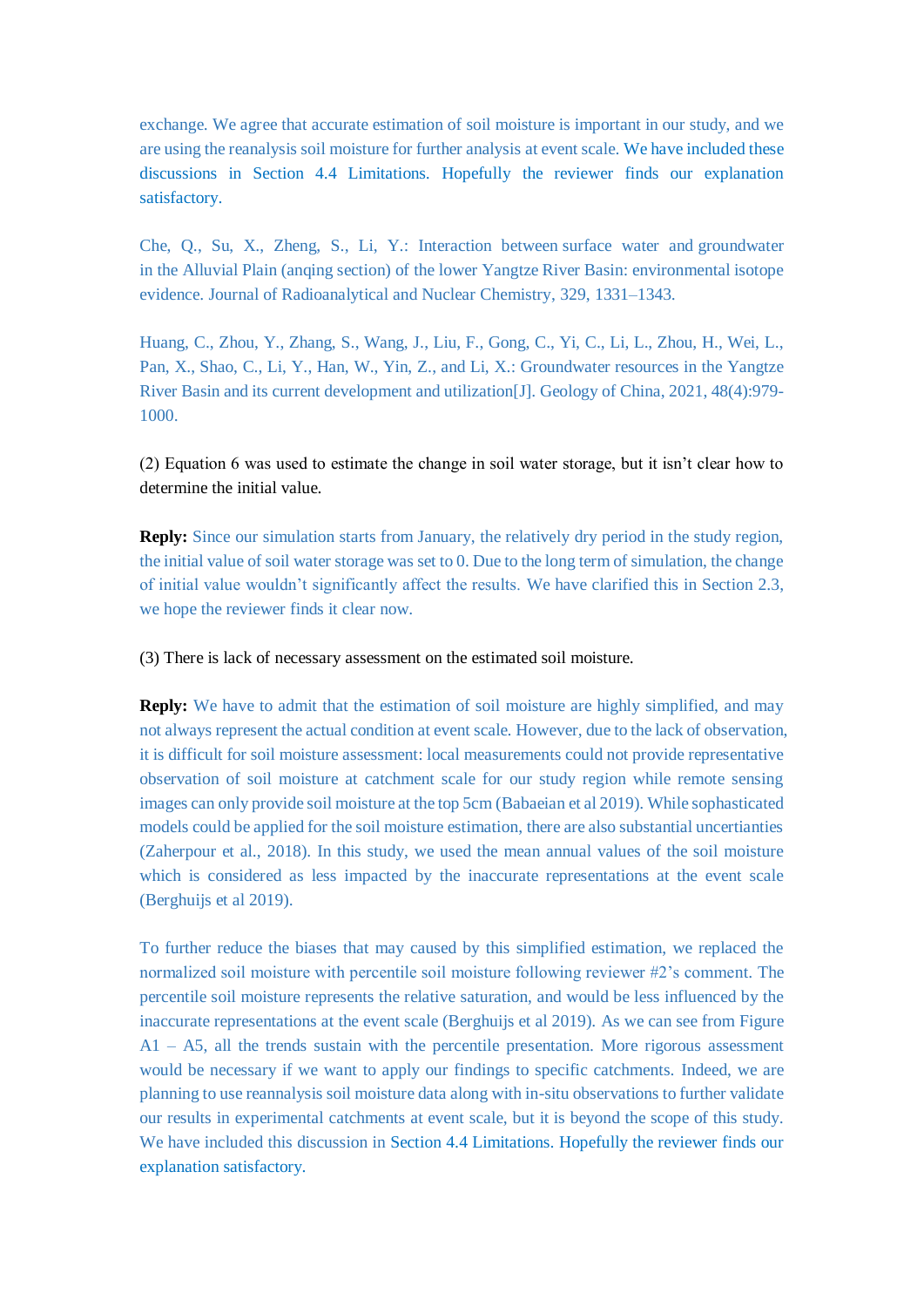Babaeian, E., Sadeghi, M., Jones, S. B., Montzka, C., Vereecken, H., & Tuller, M. (2019). Ground, proximal, and satellite remote sensing of soil moisture. Reviews of Geophysics, 57, 530–616.

Zaherpour, J., Gosling, S. N., Mount, N., Schmied, H. M., Veldkamp, T. I., et al. (2018). Worldwide evaluation of mean and extreme runoff from six global - scale hydrological models that account for human impacts. Environmental Research Letters, 13(6), 065015.

Berghuijs, W. R., Harrigan, S., Molnar, P., Slater, L. J., & Kirchner, J. W. (2019). The relative importance of different flood‐generating mechanisms across Europe. Water Resources Research, 55, 4582–4593.

Figure A1: Scatterplot between the drainage area and (a) the percentile of antecedent soil moisture of AMF events (the linear regression for blue dots:  $R^2 = 0.46$ , *p*-value<0.001); (b) the percentile of precipitation at the day of AMF events (the linear regression for blue dots:  $R^2$  = 0.61, *p*-value<0.001). The green dots represent the regulated watershed, the cyan dots represent the sites on the main stream, and the rest sites are shown in blue.



Figure A2: Scatterplot between the drainage area and the percentile of accumulated rainfall of (a) two days; (b) three days; (c) four days; (d) five days; (e) six days; and (f) seven days on AMF events.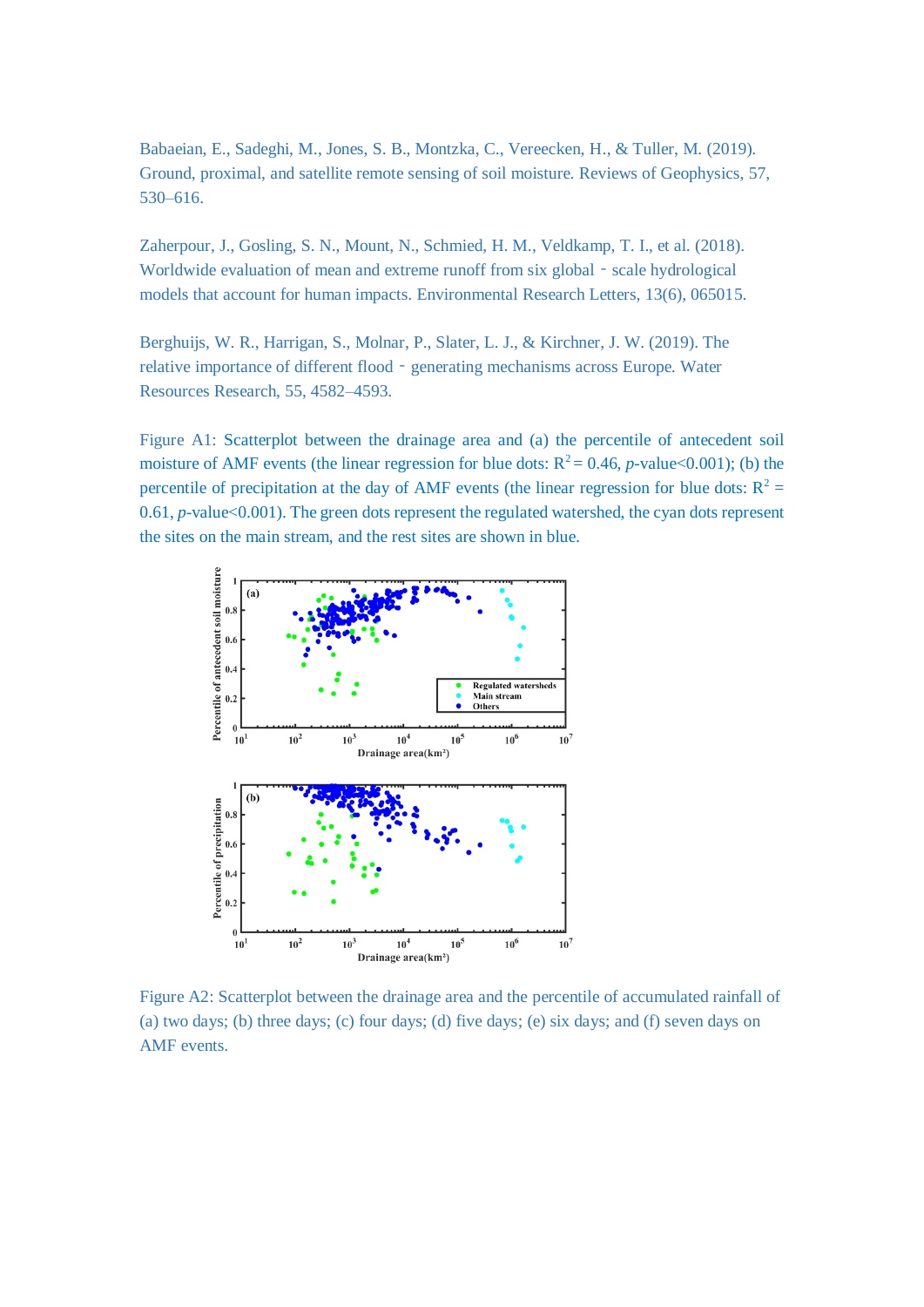

Figure A3: Scatterplot of the percentile of precipitation and antecedent soil moisture, the color represents topographic gradient and the size of circles is scaled by drainage area.



Figure A4: Scatterplots between the ratio of the percentile of antecedent soil moisture and precipitation (SPR) and (a) drainage area; (b) slope; and (c) topographic wetness index (TWI).



Figure A5: Scatterplot between the ratio of antecedent soil saturation rate and normalized precipitation (SPR) and area weighted annual maximum discharge  $(Q_P)$ , the color represents topographic gradient.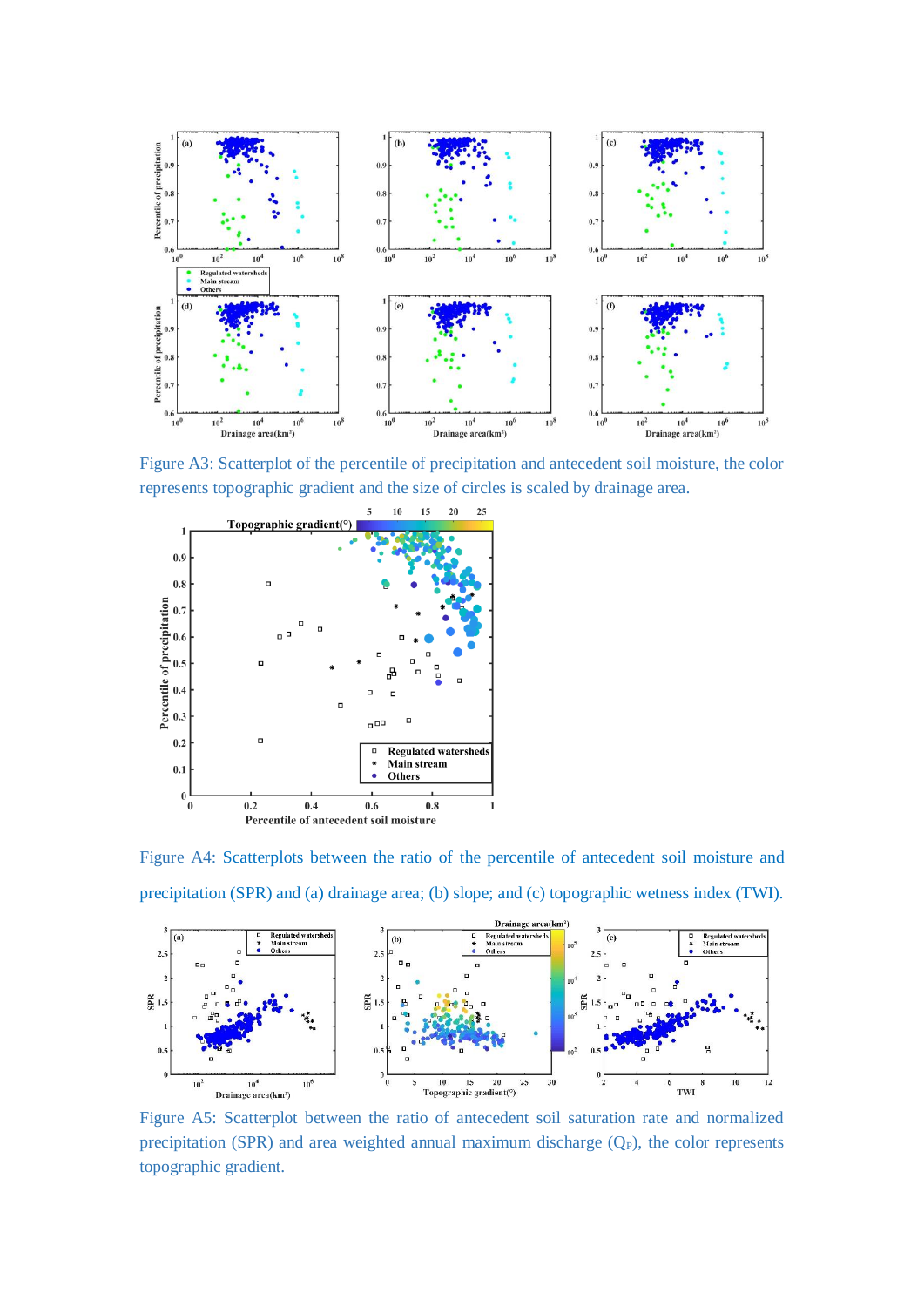

(4) As an important element of water balance, ET was calculated according to Equation 7, which needs being re-considered. First, the dimension of ET0 and ET is mm/d, while that of S is mm. Second, why the upper limit of ET is 0.75\*ET0?

**Reply:** ET was calculated following Berhuijs et al. (2019). S was used as the upper limit of daily ET to make sure that daily ET flux would not exceed the soil water storage. The ET was scaled as  $0.75*ET_0$  following Berhuijs et al. (2019) to make sure it is smaller than than the potential evaporation. This is a highly simplified estimation of ET, more sophasiticated method should be used in further analysis on specific catchments at event scale. For this study, we used this as an illustration for the framework that differentiate the contribution of precipitaiton and soil moisture in flood generation. We have included this discussed in Section 4.4 Limitations. Hopefully the reviewer finds our explanation satisfactory.

(5) It isn't clear whether the soil moisture has an upper limit.

**Reply:** Since we used the observed streamflow data for the water balance estimation, we didn't set an upper limit in the estimation of soil moisture.We calculated the Smax for our study catchments, they are mostly between 100mm and 300mm (Figure A6). According to the Harmonized World Soil Database (Nachtergaele, van Velthuizen, & Verelst, 2009), most of our study catchments belong to AWC (available water storage) class 1, that is 150mm/m (Figure A7). The soil depth usually vary between one and three meters, thus the total soil water storage would be between 150mm and 450mm. Our estimated Smax is within the range. To further reduce the bias in soil moisture estimation, we replaced the normalized soil moisture with percentile soil moisture following reviewer #2's comment (Figure A1-A5). The percentile soil moisture represents the relative saturation, and would be less influenced by the inaccurate representations at the event scale. Hopefully the reviewer finds our explanation satisfactory.

Figure A6: Histgram of Smax across the study watersheds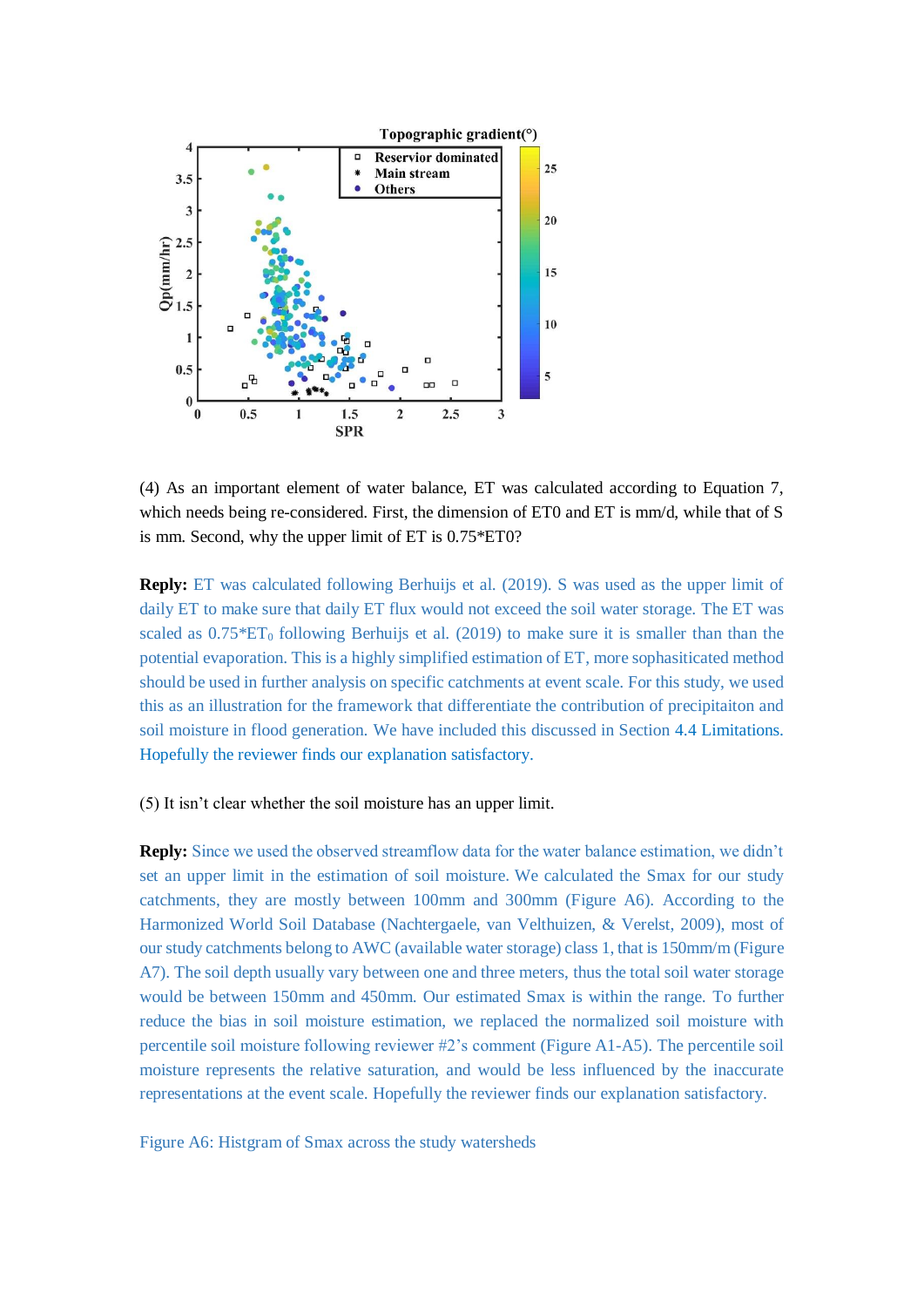

Figure A7: The available water capacity (AWC) class in the middle and lower Yangtze River basin.



Nachtergaele, F., van Velthuizen, H., & Verelst, L. (2009). Harmonized world soil database, Version 1.1. Rome: FAO/IIASA/ISRIC/ISSCAS/JRC.

3. The authors assumed that "When SPR is larger than 1, floods at those sites are more dominated by antecedent soil moisture; when SPR is less than 1, rainfall is the primary driver of floods." Why it is 1, not any other value? More explanations on its rationality are required.

**Reply:** SPR was calculated as the ratio between the saturation rate  $(S<sup>r</sup>)$  and the relative intensity (*P'*), both were normalized by the maximum values. In our revision, we have replaced the normalized soil moisture and daily rainfall with percentile soil moisture (*S'*) and percentile rainfall (*P'*) following reviewer #2's comment (Figure A1-A5). That is, both of them were ranks indicating how extreme they are. If *S'* is close to 1 and *P'* is small, then SPR would be larger than 1, that is, the soil moisture is close to the maximum while the rainfall is a relatively small rainfall comparing among the time series. Thus, the generation of runoff would be more dominated by soil saturation. Instead, if the soil is relatively dry  $(S' \ll 1)$  while P' is close to 1, then SPR would be smaller than 1. That is, the rainfall is close to the annual maximum rainfall while the soil moisture is relativley low. Thus, the generation of floods would be more dominated by extreme rainfall. That is, the larger the SPR is, the more dominant the soil moisture is in runoff generation, and vice versa. When SPR equals 1, the relative rank of soil moisture and rainfall are similar. Thus we use 1 as the divide.